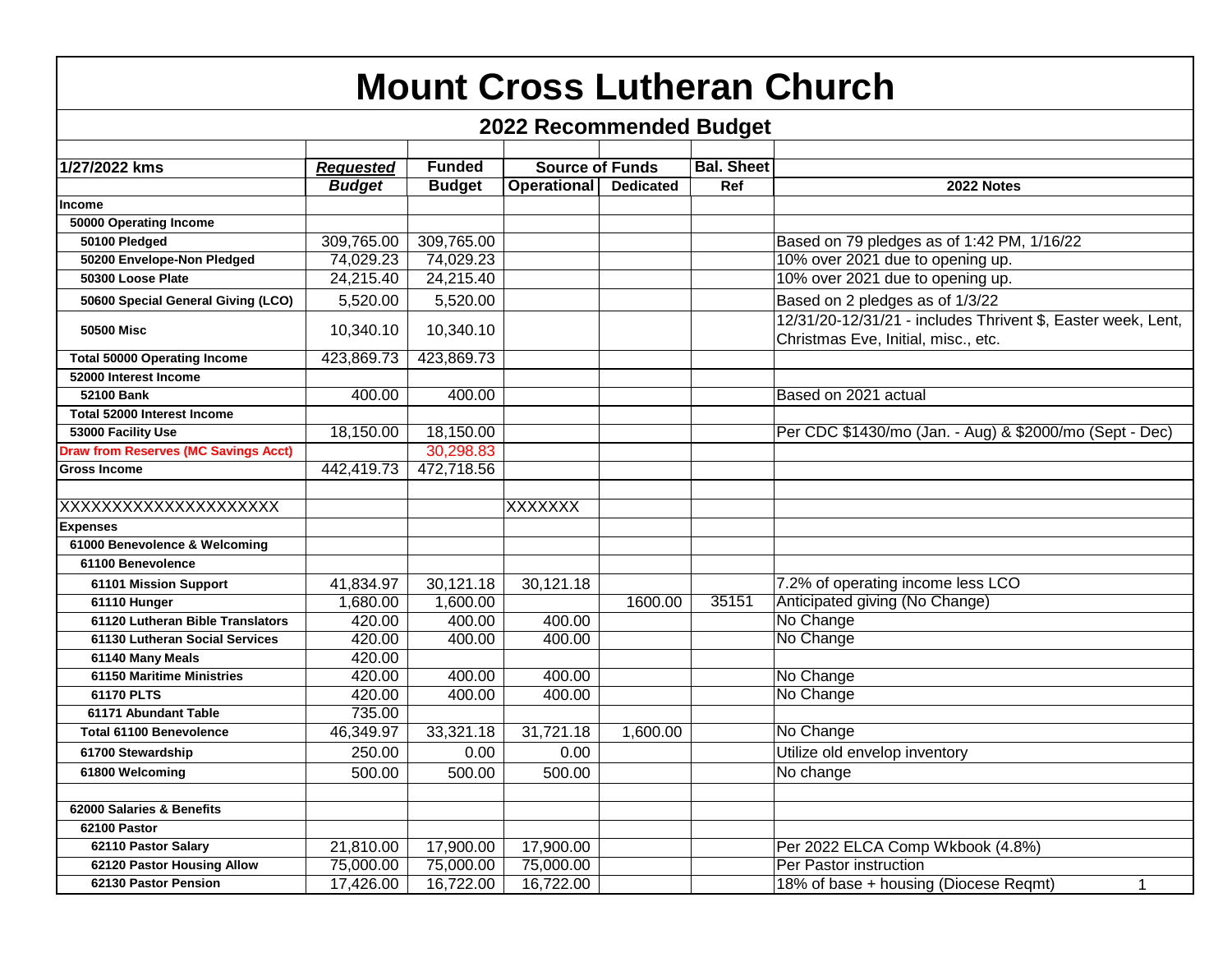| 1/27/2022 kms                                                        | <b>Requested</b>   | <b>Funded</b>      | <b>Source of Funds</b> |                  | <b>Bal. Sheet</b> |                                                                   |
|----------------------------------------------------------------------|--------------------|--------------------|------------------------|------------------|-------------------|-------------------------------------------------------------------|
|                                                                      | <b>Budget</b>      | <b>Budget</b>      | Operational            | <b>Dedicated</b> | Ref               | 2022 Notes                                                        |
| 62131 Pastor Insurance Benefits                                      | 38,197.00          | 38,197.00          | 38,197.00              |                  |                   | Includes medical, dental, life, disability, salary continuation & |
|                                                                      |                    |                    |                        |                  |                   | workers comp (5% incr.)                                           |
| 62140 Pastor Car Allow                                               | 3,000.00           | 1,000.00           | 1,000.00               |                  |                   | Reimburse at \$.58/mi per IRS rules                               |
| 62150 Pastor Cont. Ed.                                               | 1,000.00           | 1,000.00           | 1,000.00               |                  |                   | Reimburse actual expense, 3 yr accrual                            |
| 62151 Phone                                                          | 600.00             | 600.00             | 600.00                 |                  |                   | Reimburse actual expense (Max)                                    |
| 62161 Pastor Sabbat Fd (Accrual)                                     | 1,200.00           | 1,200.00           | 1,200.00               |                  | 35201             | 5 yr accrual for 3 month Subbatical Pastor                        |
| Total 62100 Pastor                                                   | 158,233.00         | 151,619.00         | 151,619.00             |                  |                   |                                                                   |
| 62300 Music/Support Salaries                                         |                    |                    |                        |                  |                   |                                                                   |
|                                                                      |                    |                    |                        |                  |                   |                                                                   |
| 62340 Organist                                                       | 15,600.00          | 15,600.00          | 15,600.00              |                  |                   | \$100/hr, incl. Sanctuary Choir, Sunday & special services        |
| 62390 Guest & Sub. Musicians                                         | 6,600.00           | 1,000.00           | 1,000.00               |                  |                   | Use choir, praise band, etc. volunteers                           |
| 62391 Music Director                                                 | 28,080.00          | 24,336.00          | 24,336.00              |                  |                   | Combines Bell, Choir & PB Dirs.(\$36/hr, 13hr/wk)                 |
| <b>Total 62300 Music/Support Salaries</b>                            | 50,280.00          | 40,936.00          | 40,936.00              |                  |                   |                                                                   |
| 62400 Office Staff                                                   |                    |                    |                        |                  |                   |                                                                   |
| 62410 Secretary                                                      | 26,000.00          | 30,888.00          | 30,888.00              |                  |                   | 33 hr/wk (incl. both on and off-site) - No Change                 |
| NEW - Secretary (Off Site)                                           | 7,904.00           |                    |                        |                  |                   |                                                                   |
| <b>NEW - Volunteer Coordinator</b>                                   | 1,800.00           | 1,800.00           |                        | 1,800.00         | 35203             | \$600 available, Needs other funding                              |
| <b>Office Staff Total</b>                                            | 35,704.00          | 32,688.00          | 30,888.00              | 1,800.00         |                   |                                                                   |
| 62500 Dir. Of Children, Youth & Family Ministries (CYFM)             |                    |                    |                        |                  |                   |                                                                   |
| 62510 CYFM Salary                                                    | 58,240.00          | 58,240.00          | 58,240.00              |                  |                   | Per CA 2022 Labor Law                                             |
| New - CYFM Insurance Allowance                                       | 2,400.00           |                    |                        |                  |                   |                                                                   |
| 62550 Continuing Ed                                                  | 500.00             | 500.00             | 500.00                 |                  |                   | Max reimbursed expense - Learning Request                         |
| 62561 CYFM Auto Allowance                                            | 1,500.00           | 500.00             | 500.00                 |                  |                   | Max reimbursed at \$.58 IRS rate                                  |
| 62562 CYFM Phone Allowance                                           | 600.00             | 600.00             | 600.00                 |                  |                   |                                                                   |
| Total 62500 CYFM                                                     | 63,240.00          | 59,840.00          | 59,840.00              |                  |                   |                                                                   |
| <b>NEW - Deacon Stipend</b>                                          | 5,000.00           | 5,000.00<br>500.00 | 3,542.00<br>500.00     | 1,458.00         | 35205             |                                                                   |
| <b>NEW - Deacon Car Allowance</b><br>NEW - Deacon Cont. Ed Allowance | 1,200.00           | 600.00             | 600.00                 |                  |                   | Reimburse at \$.58/mi per IRS rules                               |
| NEW - Deacon Phone Allowance                                         | 1,200.00<br>600.00 |                    |                        |                  |                   | Reimburse actual expense, 3 yr accrual                            |
| <b>NEW - Deacon Total</b>                                            | 8,000.00           | 6,100.00           | 4,642.00               | 1,458.00         |                   |                                                                   |
| 62625 CYFM Assistant                                                 | 8,060.00           | 7,800.00           | 7,800.00               |                  |                   | 10 hr/wk @\$15/hr                                                 |
| 62630 Nursery Care                                                   | 2,500.00           | 1,092.00           | 1,092.00               |                  |                   |                                                                   |
|                                                                      |                    |                    |                        |                  |                   |                                                                   |
| 62700 Honoraria for Sub. Preacher                                    | 1,600.00           | 1,000.00           | 1,000.00               |                  |                   | Utilize Deacon as much as possible                                |
| 62891 Sound Room Tech                                                | 2,262.00           | 2,262.00           | 2,262.00<br>11,323.38  |                  |                   | 3.2 hr/wk @ \$14/hr (Min. wage)                                   |
| 62890 Payroll Taxes                                                  | 12,580.12          | 11,323.38          |                        |                  |                   | 7.65% of non-pastor wages                                         |
| <b>Total Other Payroll</b>                                           | 27,002.12          | 23,477.38          | 23,477.38              |                  |                   |                                                                   |
| Total 62000 Salaries & Benefits<br>63000 Operational Expenses        | 342,459.12         | 314,660.38         | 311,402.38             | 3,258.00         |                   |                                                                   |
| 63100 Fees & Interest                                                |                    |                    |                        |                  |                   |                                                                   |
| 63110 Mortgage Interest                                              | 7,600.00           | 7,874.00           | 7,874.00               |                  |                   | Based on 12/21/20 mort. bal of \$242,268 at 3.25% int.            |
| 63111 Mortgage Principle                                             | 17,028.00          | 0.00               | 0.00                   |                  |                   | No principle payments due to net income loss.                     |
| 63120 Bank Charges                                                   | 50.00              | 50.00              | 50.00                  |                  |                   |                                                                   |
|                                                                      |                    |                    |                        |                  |                   | Z                                                                 |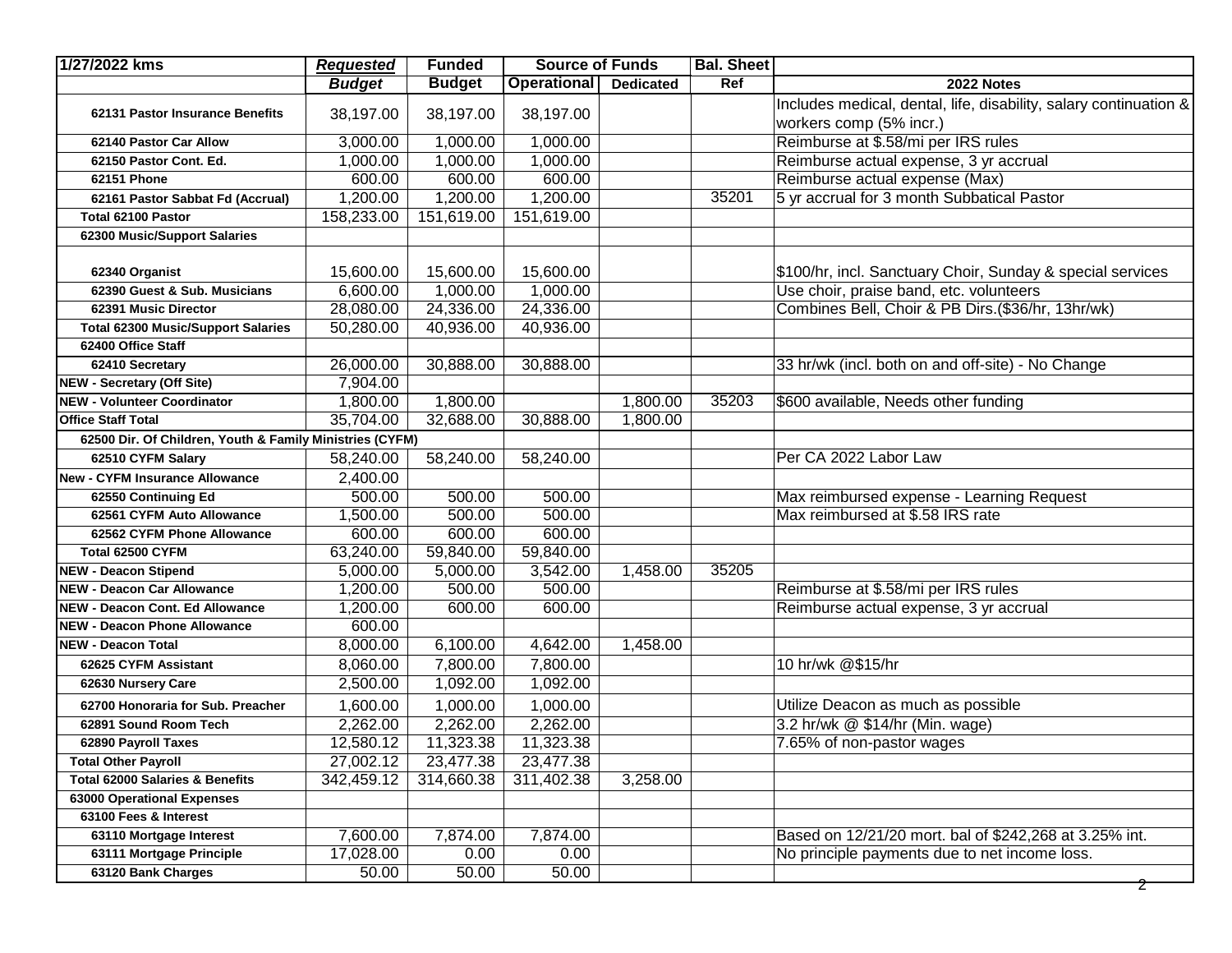| <b>Budget</b><br><b>Budget</b><br><b>Operational</b><br>Ref<br><b>Dedicated</b><br>2022 Notes<br>2,400.00<br>2,400.00<br>Vanco 2021 history<br>2,400.00<br>63140 Merchant Fees<br>27,078.00<br>10,324.00<br>10,324.00<br>Total 63100 Fees & Interest<br>63200 Utilities<br>5,000.00<br>5,000.00<br>5,000.00<br>63210 Electric<br>1,200.00<br>1,200.00<br>1,200.00<br>63220 Gas<br>5,000.00<br>5,000.00<br>5,000.00<br>63230 Telephone<br>3,500.00<br>3,500.00<br>3,500.00<br>63250 Water & Sewer<br>3,500.00<br>63260 Trash<br>3,500.00<br>3,500.00<br>18,200.00<br>18,200.00<br>18,200.00<br><b>Total 63200 Utilities</b><br>Our insurance agent expects +10% each in our overall<br>11,500.00<br>11,500.00<br>11,500.00<br>Total 63300 Insurance<br>rebates. The other policies could/should be flat.<br>63400 Office Expense<br>3,500.00<br>3,500.00<br>63410 Office Supplies<br>3,500.00<br>200.00<br>200.00<br>200.00<br>63415 COVID Supplies<br>2,700.00<br>2,700.00<br>2,700.00<br>63420 Postage<br>63430 Printing and Copying<br>8,000.00<br>6,000.00<br>6,000.00<br><b>NEW - Digital Subscriptions</b><br>500.00<br>500.00<br>500.00<br><b>Total 63400 Office Expense</b><br>14,900.00<br>12,900.00<br>12,900.00<br>63500 Mailers & Periodicals<br>500.00<br>500.00<br>500.00<br>63510 Advertising<br>225.00<br>225.00<br>225.00<br>63515 Web-site Hosting/Maint<br>165.00<br>165.00<br>165.00<br>14 Copies<br>63520 Lutheran Magazine<br>1,510.00<br>Includes "OneLicense.net" w/streaming<br>1,510.00<br>1,510.00<br>63530 Bulletins & Copyright<br>330.00<br>330.00<br>330.00<br>63540 Devotionals<br>2,730.00<br><b>Total 63500 Mailers &amp; Periodicals</b><br>2,730.00<br>2,730.00<br>63600 Outside Services<br>3,600.00<br>3,780.00<br>3,600.00<br>No Change<br>63610 Treasurer/Fin Secretary<br>12,950.00<br>12,950.00<br>12,950.00<br>7.7% (2 years)<br>63620 Bookkeeping Services<br>63621 Bookkeeping Support Fees<br>1,884.00<br>1,884.00<br>1,884.00<br>Quickbooks & payroll fees<br>16,000.00<br>No Change<br>63630 Janitor<br>18,000.00<br>16,000.00<br>0.00<br>0.00<br>0.00<br>To be paid by event fees<br>63640 Event Set-up (Luther Hall)<br>NEW-Virtual Serv Supt (incl. supplies)<br>15,000.00<br>15,000.00<br>15,000.00<br>Assumes virtual services continue as in December<br>NEW - Outside audit of financials<br>15,000.00<br>Request eliminated by council on 11/30/21<br>0.00<br>0.00 | 1/27/2022 kms | <b>Requested</b> | <b>Funded</b> | <b>Source of Funds</b> | <b>Bal. Sheet</b> |                                                               |
|---------------------------------------------------------------------------------------------------------------------------------------------------------------------------------------------------------------------------------------------------------------------------------------------------------------------------------------------------------------------------------------------------------------------------------------------------------------------------------------------------------------------------------------------------------------------------------------------------------------------------------------------------------------------------------------------------------------------------------------------------------------------------------------------------------------------------------------------------------------------------------------------------------------------------------------------------------------------------------------------------------------------------------------------------------------------------------------------------------------------------------------------------------------------------------------------------------------------------------------------------------------------------------------------------------------------------------------------------------------------------------------------------------------------------------------------------------------------------------------------------------------------------------------------------------------------------------------------------------------------------------------------------------------------------------------------------------------------------------------------------------------------------------------------------------------------------------------------------------------------------------------------------------------------------------------------------------------------------------------------------------------------------------------------------------------------------------------------------------------------------------------------------------------------------------------------------------------------------------------------------------------------------------------------------------------------------------------------------------------------------------------------------------------------------|---------------|------------------|---------------|------------------------|-------------------|---------------------------------------------------------------|
|                                                                                                                                                                                                                                                                                                                                                                                                                                                                                                                                                                                                                                                                                                                                                                                                                                                                                                                                                                                                                                                                                                                                                                                                                                                                                                                                                                                                                                                                                                                                                                                                                                                                                                                                                                                                                                                                                                                                                                                                                                                                                                                                                                                                                                                                                                                                                                                                                           |               |                  |               |                        |                   |                                                               |
|                                                                                                                                                                                                                                                                                                                                                                                                                                                                                                                                                                                                                                                                                                                                                                                                                                                                                                                                                                                                                                                                                                                                                                                                                                                                                                                                                                                                                                                                                                                                                                                                                                                                                                                                                                                                                                                                                                                                                                                                                                                                                                                                                                                                                                                                                                                                                                                                                           |               |                  |               |                        |                   |                                                               |
|                                                                                                                                                                                                                                                                                                                                                                                                                                                                                                                                                                                                                                                                                                                                                                                                                                                                                                                                                                                                                                                                                                                                                                                                                                                                                                                                                                                                                                                                                                                                                                                                                                                                                                                                                                                                                                                                                                                                                                                                                                                                                                                                                                                                                                                                                                                                                                                                                           |               |                  |               |                        |                   |                                                               |
|                                                                                                                                                                                                                                                                                                                                                                                                                                                                                                                                                                                                                                                                                                                                                                                                                                                                                                                                                                                                                                                                                                                                                                                                                                                                                                                                                                                                                                                                                                                                                                                                                                                                                                                                                                                                                                                                                                                                                                                                                                                                                                                                                                                                                                                                                                                                                                                                                           |               |                  |               |                        |                   |                                                               |
|                                                                                                                                                                                                                                                                                                                                                                                                                                                                                                                                                                                                                                                                                                                                                                                                                                                                                                                                                                                                                                                                                                                                                                                                                                                                                                                                                                                                                                                                                                                                                                                                                                                                                                                                                                                                                                                                                                                                                                                                                                                                                                                                                                                                                                                                                                                                                                                                                           |               |                  |               |                        |                   |                                                               |
|                                                                                                                                                                                                                                                                                                                                                                                                                                                                                                                                                                                                                                                                                                                                                                                                                                                                                                                                                                                                                                                                                                                                                                                                                                                                                                                                                                                                                                                                                                                                                                                                                                                                                                                                                                                                                                                                                                                                                                                                                                                                                                                                                                                                                                                                                                                                                                                                                           |               |                  |               |                        |                   |                                                               |
|                                                                                                                                                                                                                                                                                                                                                                                                                                                                                                                                                                                                                                                                                                                                                                                                                                                                                                                                                                                                                                                                                                                                                                                                                                                                                                                                                                                                                                                                                                                                                                                                                                                                                                                                                                                                                                                                                                                                                                                                                                                                                                                                                                                                                                                                                                                                                                                                                           |               |                  |               |                        |                   |                                                               |
|                                                                                                                                                                                                                                                                                                                                                                                                                                                                                                                                                                                                                                                                                                                                                                                                                                                                                                                                                                                                                                                                                                                                                                                                                                                                                                                                                                                                                                                                                                                                                                                                                                                                                                                                                                                                                                                                                                                                                                                                                                                                                                                                                                                                                                                                                                                                                                                                                           |               |                  |               |                        |                   |                                                               |
|                                                                                                                                                                                                                                                                                                                                                                                                                                                                                                                                                                                                                                                                                                                                                                                                                                                                                                                                                                                                                                                                                                                                                                                                                                                                                                                                                                                                                                                                                                                                                                                                                                                                                                                                                                                                                                                                                                                                                                                                                                                                                                                                                                                                                                                                                                                                                                                                                           |               |                  |               |                        |                   |                                                               |
|                                                                                                                                                                                                                                                                                                                                                                                                                                                                                                                                                                                                                                                                                                                                                                                                                                                                                                                                                                                                                                                                                                                                                                                                                                                                                                                                                                                                                                                                                                                                                                                                                                                                                                                                                                                                                                                                                                                                                                                                                                                                                                                                                                                                                                                                                                                                                                                                                           |               |                  |               |                        |                   |                                                               |
|                                                                                                                                                                                                                                                                                                                                                                                                                                                                                                                                                                                                                                                                                                                                                                                                                                                                                                                                                                                                                                                                                                                                                                                                                                                                                                                                                                                                                                                                                                                                                                                                                                                                                                                                                                                                                                                                                                                                                                                                                                                                                                                                                                                                                                                                                                                                                                                                                           |               |                  |               |                        |                   | package policy (liability) and our earthquake policy less CDC |
|                                                                                                                                                                                                                                                                                                                                                                                                                                                                                                                                                                                                                                                                                                                                                                                                                                                                                                                                                                                                                                                                                                                                                                                                                                                                                                                                                                                                                                                                                                                                                                                                                                                                                                                                                                                                                                                                                                                                                                                                                                                                                                                                                                                                                                                                                                                                                                                                                           |               |                  |               |                        |                   |                                                               |
|                                                                                                                                                                                                                                                                                                                                                                                                                                                                                                                                                                                                                                                                                                                                                                                                                                                                                                                                                                                                                                                                                                                                                                                                                                                                                                                                                                                                                                                                                                                                                                                                                                                                                                                                                                                                                                                                                                                                                                                                                                                                                                                                                                                                                                                                                                                                                                                                                           |               |                  |               |                        |                   |                                                               |
|                                                                                                                                                                                                                                                                                                                                                                                                                                                                                                                                                                                                                                                                                                                                                                                                                                                                                                                                                                                                                                                                                                                                                                                                                                                                                                                                                                                                                                                                                                                                                                                                                                                                                                                                                                                                                                                                                                                                                                                                                                                                                                                                                                                                                                                                                                                                                                                                                           |               |                  |               |                        |                   |                                                               |
|                                                                                                                                                                                                                                                                                                                                                                                                                                                                                                                                                                                                                                                                                                                                                                                                                                                                                                                                                                                                                                                                                                                                                                                                                                                                                                                                                                                                                                                                                                                                                                                                                                                                                                                                                                                                                                                                                                                                                                                                                                                                                                                                                                                                                                                                                                                                                                                                                           |               |                  |               |                        |                   |                                                               |
|                                                                                                                                                                                                                                                                                                                                                                                                                                                                                                                                                                                                                                                                                                                                                                                                                                                                                                                                                                                                                                                                                                                                                                                                                                                                                                                                                                                                                                                                                                                                                                                                                                                                                                                                                                                                                                                                                                                                                                                                                                                                                                                                                                                                                                                                                                                                                                                                                           |               |                  |               |                        |                   |                                                               |
|                                                                                                                                                                                                                                                                                                                                                                                                                                                                                                                                                                                                                                                                                                                                                                                                                                                                                                                                                                                                                                                                                                                                                                                                                                                                                                                                                                                                                                                                                                                                                                                                                                                                                                                                                                                                                                                                                                                                                                                                                                                                                                                                                                                                                                                                                                                                                                                                                           |               |                  |               |                        |                   |                                                               |
|                                                                                                                                                                                                                                                                                                                                                                                                                                                                                                                                                                                                                                                                                                                                                                                                                                                                                                                                                                                                                                                                                                                                                                                                                                                                                                                                                                                                                                                                                                                                                                                                                                                                                                                                                                                                                                                                                                                                                                                                                                                                                                                                                                                                                                                                                                                                                                                                                           |               |                  |               |                        |                   |                                                               |
|                                                                                                                                                                                                                                                                                                                                                                                                                                                                                                                                                                                                                                                                                                                                                                                                                                                                                                                                                                                                                                                                                                                                                                                                                                                                                                                                                                                                                                                                                                                                                                                                                                                                                                                                                                                                                                                                                                                                                                                                                                                                                                                                                                                                                                                                                                                                                                                                                           |               |                  |               |                        |                   |                                                               |
|                                                                                                                                                                                                                                                                                                                                                                                                                                                                                                                                                                                                                                                                                                                                                                                                                                                                                                                                                                                                                                                                                                                                                                                                                                                                                                                                                                                                                                                                                                                                                                                                                                                                                                                                                                                                                                                                                                                                                                                                                                                                                                                                                                                                                                                                                                                                                                                                                           |               |                  |               |                        |                   |                                                               |
|                                                                                                                                                                                                                                                                                                                                                                                                                                                                                                                                                                                                                                                                                                                                                                                                                                                                                                                                                                                                                                                                                                                                                                                                                                                                                                                                                                                                                                                                                                                                                                                                                                                                                                                                                                                                                                                                                                                                                                                                                                                                                                                                                                                                                                                                                                                                                                                                                           |               |                  |               |                        |                   |                                                               |
|                                                                                                                                                                                                                                                                                                                                                                                                                                                                                                                                                                                                                                                                                                                                                                                                                                                                                                                                                                                                                                                                                                                                                                                                                                                                                                                                                                                                                                                                                                                                                                                                                                                                                                                                                                                                                                                                                                                                                                                                                                                                                                                                                                                                                                                                                                                                                                                                                           |               |                  |               |                        |                   |                                                               |
|                                                                                                                                                                                                                                                                                                                                                                                                                                                                                                                                                                                                                                                                                                                                                                                                                                                                                                                                                                                                                                                                                                                                                                                                                                                                                                                                                                                                                                                                                                                                                                                                                                                                                                                                                                                                                                                                                                                                                                                                                                                                                                                                                                                                                                                                                                                                                                                                                           |               |                  |               |                        |                   |                                                               |
|                                                                                                                                                                                                                                                                                                                                                                                                                                                                                                                                                                                                                                                                                                                                                                                                                                                                                                                                                                                                                                                                                                                                                                                                                                                                                                                                                                                                                                                                                                                                                                                                                                                                                                                                                                                                                                                                                                                                                                                                                                                                                                                                                                                                                                                                                                                                                                                                                           |               |                  |               |                        |                   |                                                               |
|                                                                                                                                                                                                                                                                                                                                                                                                                                                                                                                                                                                                                                                                                                                                                                                                                                                                                                                                                                                                                                                                                                                                                                                                                                                                                                                                                                                                                                                                                                                                                                                                                                                                                                                                                                                                                                                                                                                                                                                                                                                                                                                                                                                                                                                                                                                                                                                                                           |               |                  |               |                        |                   |                                                               |
|                                                                                                                                                                                                                                                                                                                                                                                                                                                                                                                                                                                                                                                                                                                                                                                                                                                                                                                                                                                                                                                                                                                                                                                                                                                                                                                                                                                                                                                                                                                                                                                                                                                                                                                                                                                                                                                                                                                                                                                                                                                                                                                                                                                                                                                                                                                                                                                                                           |               |                  |               |                        |                   |                                                               |
|                                                                                                                                                                                                                                                                                                                                                                                                                                                                                                                                                                                                                                                                                                                                                                                                                                                                                                                                                                                                                                                                                                                                                                                                                                                                                                                                                                                                                                                                                                                                                                                                                                                                                                                                                                                                                                                                                                                                                                                                                                                                                                                                                                                                                                                                                                                                                                                                                           |               |                  |               |                        |                   |                                                               |
|                                                                                                                                                                                                                                                                                                                                                                                                                                                                                                                                                                                                                                                                                                                                                                                                                                                                                                                                                                                                                                                                                                                                                                                                                                                                                                                                                                                                                                                                                                                                                                                                                                                                                                                                                                                                                                                                                                                                                                                                                                                                                                                                                                                                                                                                                                                                                                                                                           |               |                  |               |                        |                   |                                                               |
|                                                                                                                                                                                                                                                                                                                                                                                                                                                                                                                                                                                                                                                                                                                                                                                                                                                                                                                                                                                                                                                                                                                                                                                                                                                                                                                                                                                                                                                                                                                                                                                                                                                                                                                                                                                                                                                                                                                                                                                                                                                                                                                                                                                                                                                                                                                                                                                                                           |               |                  |               |                        |                   |                                                               |
|                                                                                                                                                                                                                                                                                                                                                                                                                                                                                                                                                                                                                                                                                                                                                                                                                                                                                                                                                                                                                                                                                                                                                                                                                                                                                                                                                                                                                                                                                                                                                                                                                                                                                                                                                                                                                                                                                                                                                                                                                                                                                                                                                                                                                                                                                                                                                                                                                           |               |                  |               |                        |                   |                                                               |
|                                                                                                                                                                                                                                                                                                                                                                                                                                                                                                                                                                                                                                                                                                                                                                                                                                                                                                                                                                                                                                                                                                                                                                                                                                                                                                                                                                                                                                                                                                                                                                                                                                                                                                                                                                                                                                                                                                                                                                                                                                                                                                                                                                                                                                                                                                                                                                                                                           |               |                  |               |                        |                   |                                                               |
|                                                                                                                                                                                                                                                                                                                                                                                                                                                                                                                                                                                                                                                                                                                                                                                                                                                                                                                                                                                                                                                                                                                                                                                                                                                                                                                                                                                                                                                                                                                                                                                                                                                                                                                                                                                                                                                                                                                                                                                                                                                                                                                                                                                                                                                                                                                                                                                                                           |               |                  |               |                        |                   |                                                               |
| 66,614.00<br>49,434.00<br>49,434.00<br><b>Total 63600 Outside Services</b>                                                                                                                                                                                                                                                                                                                                                                                                                                                                                                                                                                                                                                                                                                                                                                                                                                                                                                                                                                                                                                                                                                                                                                                                                                                                                                                                                                                                                                                                                                                                                                                                                                                                                                                                                                                                                                                                                                                                                                                                                                                                                                                                                                                                                                                                                                                                                |               |                  |               |                        |                   |                                                               |
| 63700 Property Expense                                                                                                                                                                                                                                                                                                                                                                                                                                                                                                                                                                                                                                                                                                                                                                                                                                                                                                                                                                                                                                                                                                                                                                                                                                                                                                                                                                                                                                                                                                                                                                                                                                                                                                                                                                                                                                                                                                                                                                                                                                                                                                                                                                                                                                                                                                                                                                                                    |               |                  |               |                        |                   |                                                               |
| 600.00<br>600.00<br>600.00<br>63710 Property Taxes<br>Based on 2021 expense                                                                                                                                                                                                                                                                                                                                                                                                                                                                                                                                                                                                                                                                                                                                                                                                                                                                                                                                                                                                                                                                                                                                                                                                                                                                                                                                                                                                                                                                                                                                                                                                                                                                                                                                                                                                                                                                                                                                                                                                                                                                                                                                                                                                                                                                                                                                               |               |                  |               |                        |                   |                                                               |
| 12,000.00<br>35360&1<br>20,000.00<br>9,440.00<br>\$2560 Available<br>63720 General Maintenance<br>2,560.00                                                                                                                                                                                                                                                                                                                                                                                                                                                                                                                                                                                                                                                                                                                                                                                                                                                                                                                                                                                                                                                                                                                                                                                                                                                                                                                                                                                                                                                                                                                                                                                                                                                                                                                                                                                                                                                                                                                                                                                                                                                                                                                                                                                                                                                                                                                |               |                  |               |                        |                   |                                                               |
| 35645<br>No request (\$2,839 available)<br>63723 Kitchen Update                                                                                                                                                                                                                                                                                                                                                                                                                                                                                                                                                                                                                                                                                                                                                                                                                                                                                                                                                                                                                                                                                                                                                                                                                                                                                                                                                                                                                                                                                                                                                                                                                                                                                                                                                                                                                                                                                                                                                                                                                                                                                                                                                                                                                                                                                                                                                           |               |                  |               |                        |                   |                                                               |
| $\overline{5,000.00}$<br>4,000.00<br>4,000.00<br>63730 Grounds Maintenance                                                                                                                                                                                                                                                                                                                                                                                                                                                                                                                                                                                                                                                                                                                                                                                                                                                                                                                                                                                                                                                                                                                                                                                                                                                                                                                                                                                                                                                                                                                                                                                                                                                                                                                                                                                                                                                                                                                                                                                                                                                                                                                                                                                                                                                                                                                                                |               |                  |               |                        |                   |                                                               |
| 1,500.00<br>1,500.00<br>1,500.00<br>63735 Van Maintenance<br>उ                                                                                                                                                                                                                                                                                                                                                                                                                                                                                                                                                                                                                                                                                                                                                                                                                                                                                                                                                                                                                                                                                                                                                                                                                                                                                                                                                                                                                                                                                                                                                                                                                                                                                                                                                                                                                                                                                                                                                                                                                                                                                                                                                                                                                                                                                                                                                            |               |                  |               |                        |                   |                                                               |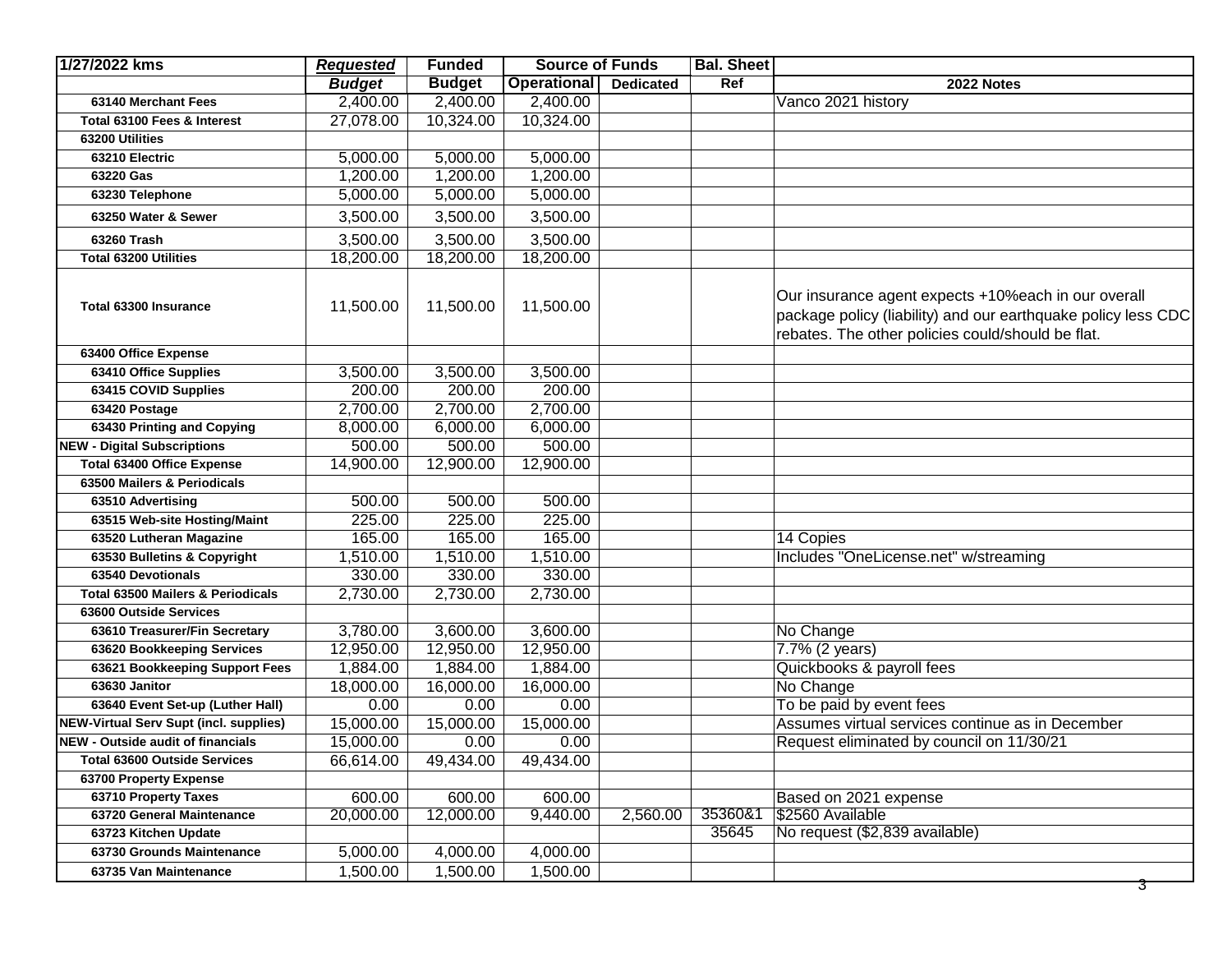| 1/27/2022 kms                              | <b>Requested</b> | <b>Funded</b> | <b>Source of Funds</b> |                  | <b>Bal. Sheet</b> |                                                              |
|--------------------------------------------|------------------|---------------|------------------------|------------------|-------------------|--------------------------------------------------------------|
|                                            | <b>Budget</b>    | <b>Budget</b> | Operational            | <b>Dedicated</b> | Ref               | 2022 Notes                                                   |
| 63755 Facilities & Tech Equip.             | 2,299.00         | 2,299.00      |                        | 2,299.00         | 35365             | No Request - 2299 available                                  |
|                                            |                  |               |                        |                  |                   | Requests submitted for \$7,100 with \$1,167 available, needs |
| 63765 Tech Equip                           | 7,100.00         | 7,100.00      |                        | 7,100.00         | 35363             | dedicated fund raising                                       |
|                                            |                  |               |                        |                  | 35364,            | Resod front yard. \$11,000 available.                        |
| 63780 Patio & Grounds Equip                | 10,000.00        | 10,000.00     |                        | 10,000.00        | 37779,            |                                                              |
| 63781 Patio Impr Proj MBC16                |                  |               |                        |                  | 35364             | No Request (\$2,173 available)                               |
| 63790 Prayer Garden                        | 1,000.00         | 1,000.00      |                        | 1,000.00         | 35367             | \$2,310 available                                            |
| <b>NEW - Stucco &amp; Paint Sanctuary</b>  | 30,000.00        | 30,000.00     |                        | 30,000.00        | 35362             | Needs dedicated fund raising per council on 11/30/21         |
| <b>NEW - Storage Building</b>              | 20,000.00        | 20,000.00     |                        | 20,000.00        |                   | Needs dedicated fund raising per council on 11/30/21         |
| <b>Total 63700 Property Expense</b>        | 97,499.00        | 88,499.00     | 15,540.00              | 72,959.00        |                   |                                                              |
| 63800 Training/Meetings/Other              |                  |               |                        |                  |                   |                                                              |
| 63810 Synod Convention                     | 3,600.00         | 2,400.00      | 2,400.00               |                  |                   | 2 Staff + 2 Elected Delegates                                |
| 63840 Council-Sponsored Events             | 1,000.00         | 500.00        | 500.00                 |                  |                   | Picnic, etc. (No change)                                     |
| New - Staff/Volunteer Recognition          | 1,000.00         | 500.00        | 500.00                 |                  |                   | <b>Requestion by Pastor</b>                                  |
| <b>Total 63800 Training/Meetings</b>       | 5,600.00         | 3,400.00      | $\overline{3,}400.00$  |                  |                   |                                                              |
| 64000 Learning and Youth                   |                  |               |                        |                  | 35409             | Tips for teens funds: \$2,896 available                      |
| 64100 Adult Education                      | 5,000.00         | 1,500.00      | 1,367.00               | 133.00           | 35475             | \$133 available                                              |
| New - Sr. Adult Ministry                   | 2,400.00         | 1,200.00      | 0.00                   | 1,200.00         |                   | Needs Endowment or other funding                             |
| 64200 Safeguarding                         | 1,000.00         | 500.00        | 500.00                 |                  |                   |                                                              |
| 64300 Learning Outreach                    |                  |               |                        |                  |                   | No request                                                   |
| 64400 Children Education                   |                  |               |                        |                  |                   |                                                              |
| 64440 Faith Formation                      | 400.00           | 400.00        |                        | 400.00           | 35401             | \$1208 available                                             |
|                                            |                  |               |                        |                  |                   | Net zero - \$533 available + planned fees. Include           |
| 64470 VBS Expenses                         | 3,500.00         | 4,000.00      |                        | 4,000.00         | 35460             | safeguarding as needed in fees.                              |
| 64471 VBS Offering Donated                 |                  |               |                        |                  |                   | Net zero - donations made during VBS                         |
| 64530 Conf / Middle School                 | 1,000.00         | 1,000.00      | 500.00                 | 500.00           | 35412             | \$495 Camp scholarship funds available.                      |
| 64531 Middle School Events                 |                  |               |                        |                  |                   | See 64530 above                                              |
| 64570 Senior High                          | 800.00           | 800.00        |                        | 800.00           | 35408             | \$2,171 available for trips.                                 |
| 64587 Wednesday Evening Dinners            |                  |               |                        |                  | 35470             | Net zero over request, current \$914 available               |
| 64588 Young Edult Events                   |                  |               |                        |                  |                   |                                                              |
| <b>Total 64000 Learning and Youth</b>      | 14,100.00        | 9,400.00      | 2,367.00               | 7,033.00         |                   |                                                              |
| 65000 Worship & Music                      |                  |               |                        |                  |                   |                                                              |
| 65100 Altar Supply                         | 1,200.00         | 1,200.00      | 1,200.00               |                  |                   | Based on 2021 expense                                        |
| 65110 Altar & Holiday Flowers              | 1,000.00         | 1,200.00      | 0.00                   | 1,200.00         | 35510             | Net zero - paid by donations (\$1,037 available)             |
| 65120 Holiday Flowers                      | 1,200.00         | 0.00          | 0.00                   | 0.00             | 35515<br>35585    | Net zero - paid by donations                                 |
| 65130 Sanctuary Items<br>65200 Choir Music | 0.00             | 0.00          | 0.00                   | 0.00             |                   | No Request (\$5,303 available)<br>Use available inventory    |
| 65300 Contemporary Service                 | 300.00           | 0.00          | 0.00                   | 0.00             |                   |                                                              |
| 65400 Bell Music & Equip. & Maint.         | 300.00           | 300.00        | $\overline{0}$         | 0.00             |                   |                                                              |
| 65420 Deferred Bell Maintenance            | 500.00           | 0.00          | 0.00                   | 0.00             | 35509             | Skip 5 Year accrual for now                                  |
| 65500 Instrument Maintenance               | 1,000.00         | 1,000.00      | 500.00                 | 500.00           | 35570             | Utilize Classical Concert funds                              |
|                                            |                  |               |                        |                  |                   |                                                              |